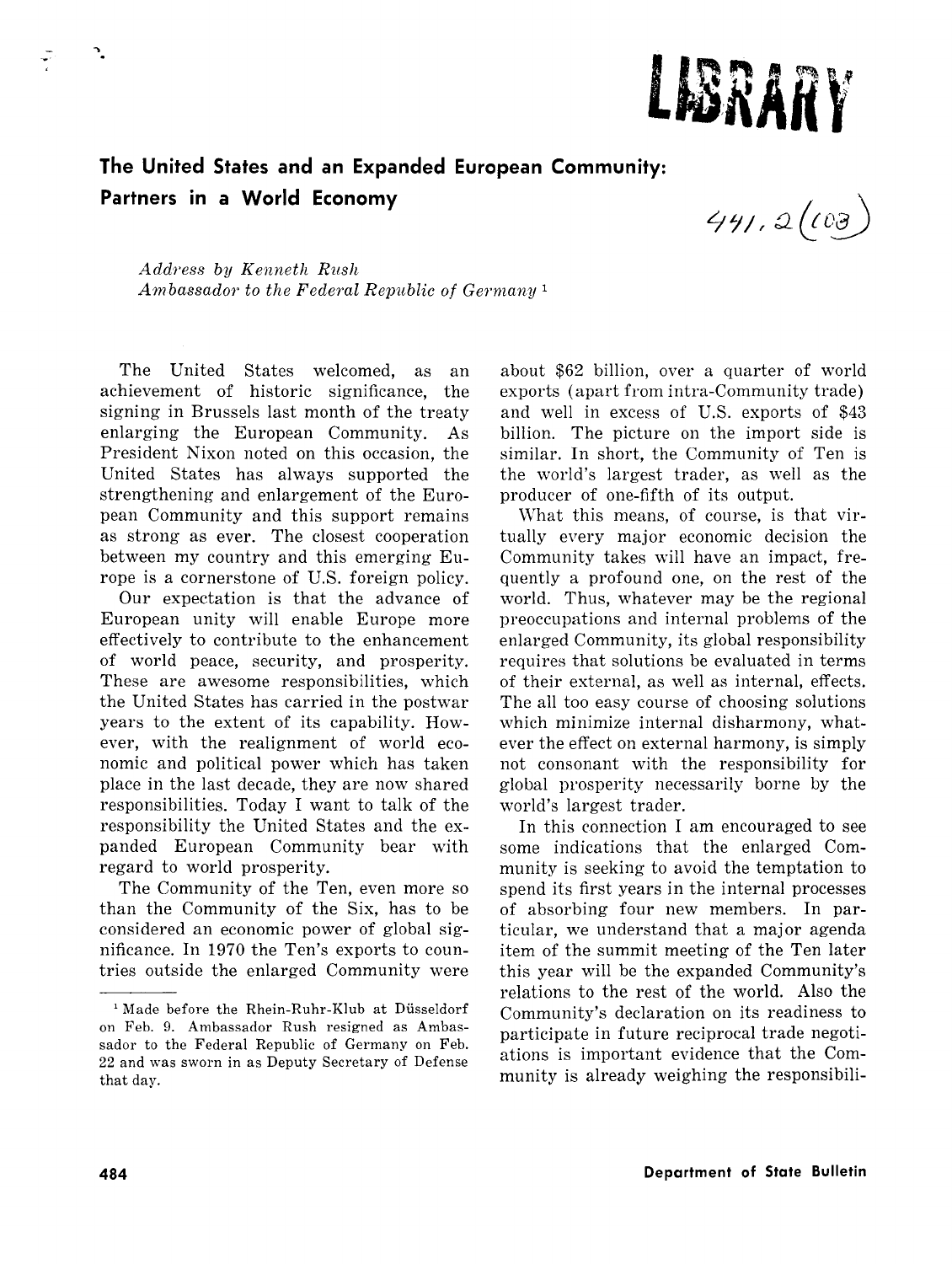,..

impossible to specify in advance, such as increases in pay, retirement, and other employee 'benefits provided by law which require supplemental appropriations. This section would also authorize appropriations to meet mandatory increases such as those arising from international exchange rate realignments or new or expanded activities authorized by law or treaty after the enactment of this legislation.

Section 4 of the bill provides for the customary extension and availability of funds beyond the end of the fiscal year for the acquisition, operation, and maintenance of buildings abroad (that is, our foreign buildings program) and such activities as the International Boundary and Water Commission, U.S. and Mexico, construction account. We need authority to retain funds appropriated for construction projects which extend beyond the fiscal year and, with respect to migration and refugee assistance, to enable us to meet calendar year program needs.

Section 5 of the bill assures that permanent appropriations under which payments by law are made directly from Treasury/are not considered within the purview of section 407 of the Foreign Assistance Act  $\mathscr{A}$  1971. Such items include the annual poyment to the Republic of Panama, the annual payment to the Foreign Service Retirement and Disability Fund, and payments from the educational exchange permanent appropriation, which includes World Way I debt payments by Finland.

The budget authorization we seek will fund the operations of a  $\hat{\mathcal{D}}$  epartment which, I must note, has under gone personnel reductions amounting to some 19 percent since 1967. The impact of these cuts has been more severe than the  $b$ s as percentage figure indicates. While adjusting to this reduction we have had to preserve and in fact increase the level of resources allocated to consular functions because of the increased workload. Therefore, I believe that the authorization requested here is a realistic and essential minimum.

Before turning to questions, **Mr.** Chairman, I want to repeat my past statements offering the fullest cooperation of the Department of State with this committee. Only if the committee and the Department share a common basis of understanding can they perform their proper constitutional roles as components of the legislative and executive branches. Other senior officers of the Department will be available to discuss their areas of responsibility in such detail as the committee may wish.

## .<br>محم **Membership of J>epartment of State on Great Lakes Basin Commission**

#### *1"*  AN EXECUTIVE ORDER<sup>1</sup>

Planning for the conservation and use of the water and related land resources of the Great Lakes Basin  $\ell$  equires coordination among the affected State and local governments, rederal agencies, other<br>jurisdictions and agencies, and with the Govern-<br>ment of Canada. To assure effective coordination in<br>this regard. Executive Order No. 11345 of April State and local governments, Federal agencies, other ment of Canada. To assure effective coordination in his regard, Executive Order No. 11345 of April 20, 1967, created the Great Lakes Basin Commission pursuant to the provisions of section 201 of the Water Resources Planning Act. I have now determined that the inclusion of a representative of the Department of State as a member of the Great Lakes Basin Commission would enhance the work of that Commission.

Now, THEREFORE, by virtue of the authority vested in me by section 202 of the Water Resources Planning Act (79 Stat. 247; 42 U.S.C. 1962b-1) and as President of the United States, it is ordered as follows:

SECTION 1. Section 3 (2) of Executive Order No. 11345 of April 20, 1967, as amended, is hereby further amended by inserting "Department of State," immediately before "Department of Agriculture".

SEC. 2. Section 5 of Executive Order No. 11345 is hereby amended to read as follows:

"SEC. 5. *International Coordination.* The Council and the Department of State shall consult as appropriate on matters under consideration by the Commission which relate to the areas of interest and jurisdiction of the International Joint Commission, United States and Canada, and the Great Lakes Fishery Commission."

Inf Nixon

THE WHITE HOUSE, February 8, 1972.

<sup>1</sup> No. 11646; 37 *Fed. Reg.* 2925.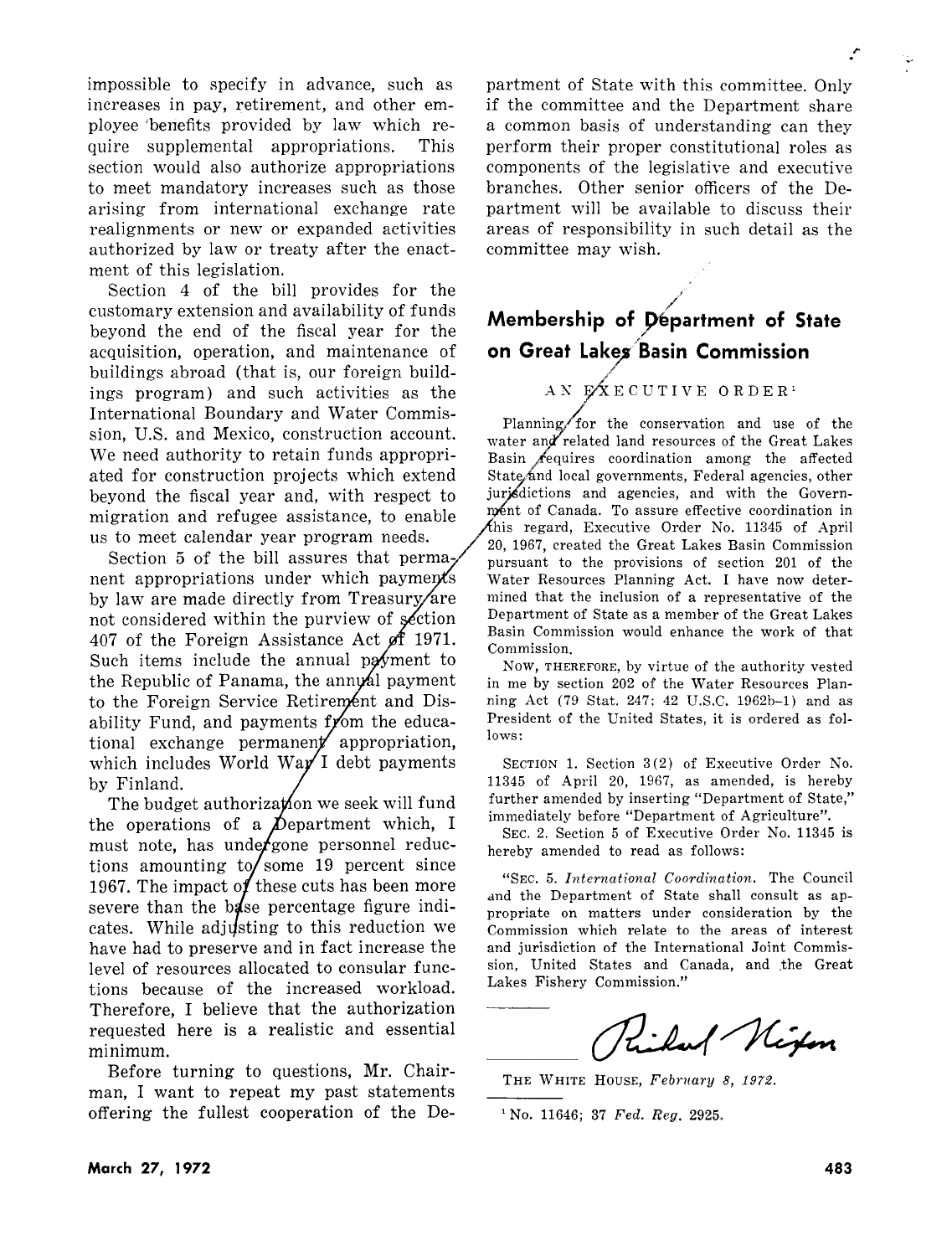ties that flow from the enlarged Community's position in the world.

The Community's declaration on reciprocal trade negotiations is a significant expression of self-confidence on the part of the Community. It stems, I hope, from a recognition that a common external tariff wall and margins of preference are not, after all, the stuff of European unity, but steps on the way to a more fundamental union. The belief that this is so has certainly been part and parcel of the concept of the builders of European unity and of their external supporters, including the United States. But a new round of reciprocal trade negotiations will put this concept to the test of fact, since such negotiations presuppose the Community's willingness to see margins of preference for intra-Community trade disappear as tariff walls come down.

An outward-looking European Community can count on the United States as a dedicated partner in international efforts to increase world prosperity through freer flow of trade and investment. The United States remains committed to its traditional liberal trade policy, reflected in consistent U.S. leadership in international reciprocal trade negotiations. In these negotiations the United States has reduced its average tariff on dutiable imports from 50 percent in the 1930's to about 8 percent today, with our implementation on January 1 of the last scheduled cut under the Kennedy Round. Indeed, a major thrust of President Nixon's August 15 measures was to strengthen the bases of our traditionally open international economic policies by attacking two of the sources of protectionism in the United States-high unemployment and a persistent balance of payments deficit. (The restrictive measures contained in the August 15 package—the import surcharge and limited application of the investment tax credit to imported goods -were temporary actions in anticipation of the fundamental realignment of exchange rates. President Nixon's prompt removal of both restrictions before the end of the year clearly attests to this.)

While the expected drop in U.S. unemployment has been delayed, this should now be only a matter of time, given the basic strength of the American economy. Real output grew at an annual rate of 6 percent in the last quarter of 1971, and we expect continuation of this rate of increase this year. Productivity has increased markedly in recent months as output has expanded. At the same time, the rate of inflation has slowed drastically with the help of exceptional public spirit and cooperation in controlling wage and price increases. Consumer prices since August have risen at an annual rate of less than 2 percent.

Internationally, our sights are set on growth in the flow of trade and investment and greater prosperity through the more efficient division of labor that comes from reduced restrictions. The monetary underpinning of free exchange of goods and capital has been greatly strengthened by the realignment of exchange rates agreed upon in December. We still face, however, the task of longer term reform of the international monetary system to assure that exchange rate adjustment and international liquidity serve the purposes of an open world economy. The United States was instrumental in framing the international monetary system and institutions which have served the world so well over the last quarter century. We can be counted upon to contribute constructively to their reform to meet the needs of the world economy of the seventies and beyond.

In the area of trade policy, the President has repeatedly reaffirmed his dedication to freer trade, most recently in his Economic Report to the Congress 2 weeks ago. A liberal course for U.S. trade policy is charted in more detail in two major reports to the President. Presidential Adviser Peter Peterson, recently named by the President to become Secretary of Commerce, in his "Foreign Economic Perspective" report to the President, said:

... reform of the monetary system must not be seen as an end in itself. The monetary system lubricates the machinery of international trade and in-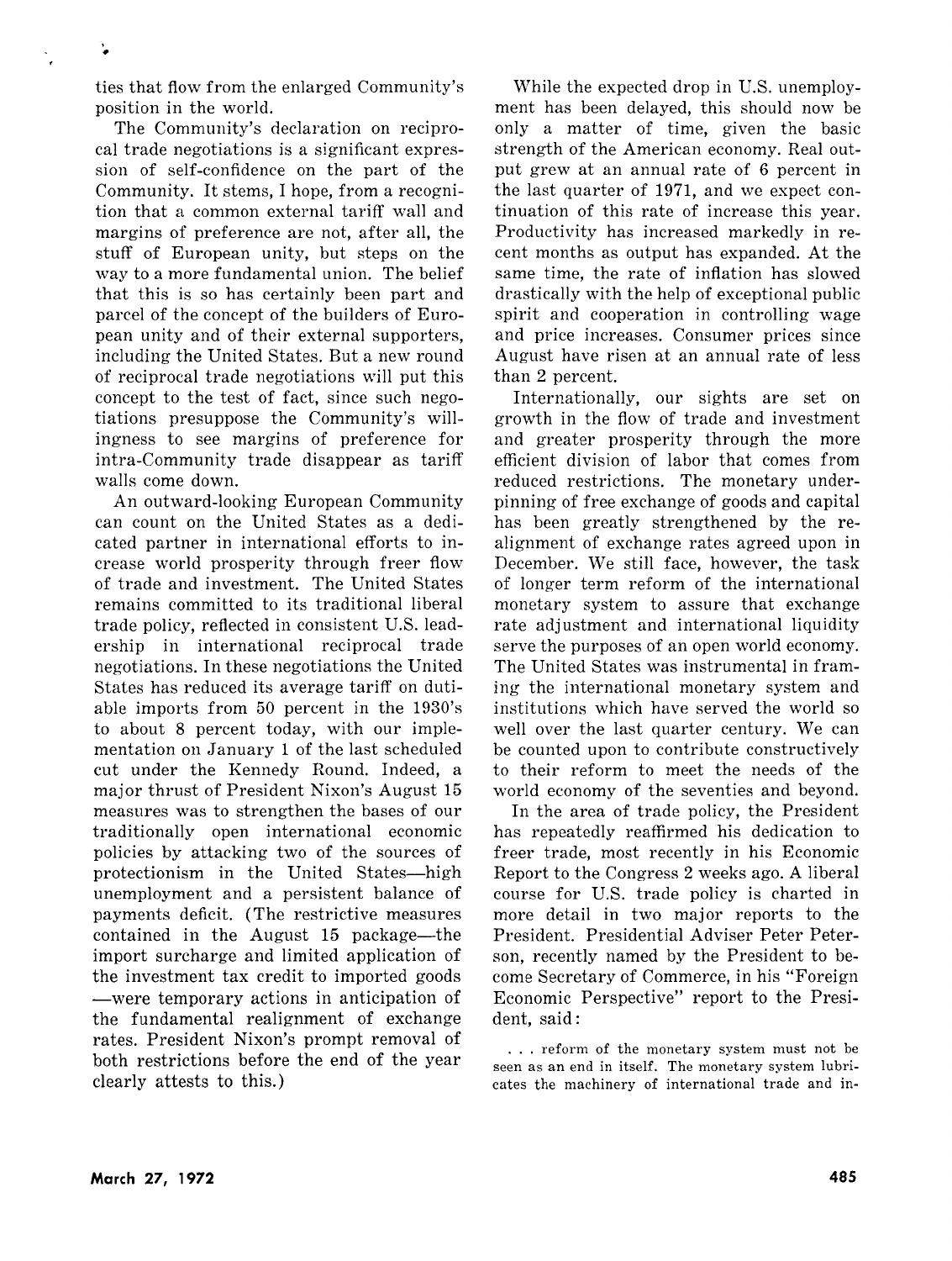vestment, but as we have seen, the trading system has to be altered to insure against structural distortions to industry adjustments, to avoid international conflicts, and to provide a basis for world trade expansion. We must begin this effort now and show that constructive negotiations can achieve results.

The President's Commission on International Trade and Investment Policy-the Williams Commission—said:

... the time has come to begin immediately a major series of international negotiations:

-to cope effectively with urgent international economic problems; and

-to prepare the way for the elimination of all barriers to international trade and capital movements within 25 years.

While the specific recommendations of these reports are still under consideration by the President, the direction of our policy has been set, as was confirmed in our recent discussions with the Community on trade problems. The United States is prepared to join with the European Community and, hopefully, other major world traders in moving toward a major program of international trade negotiations.

I would like to give you a personal view of the task the United States, the European Community, and the world community will face in these negotiations. I see them as part of our overall effort in the political, military, and economic fields to bind the Atlantic community and the free world more closely together. This effort to assure unity and harmony within the alliance becomes very important as we move forward in an era of negotiations with the East.

In some key respects the task of future trade negotiations in the western world will be more challenging and difficult than any in the postwar era:

-They will have to be more comprehensive, covering not only industrial trade but agriculture, not only tariffs but quantitative restrictions of all kinds as well as nontariff barriers, and not only import restrictions but export subsidies.

-They will need to involve new concepts of reciprocity, broader than those employed in previous trade negotiations. The world has become too interdependent and remaining trade barriers too complex to proceed solely on the basis of balancing bilaterally negotiated reciprocal concessions. Reciprocity will have to be judged in terms of the total result of multilateral negotiations.

-In addition, new techniques of negotiation are needed, particularly in the agricultural area. Clearly a more rational use of the world's farm resources, through expanded trade based on comparative advantage, requires international discussion of measures going beyond tariffs and quotas. If the tariffs and quotas are to be liberalized, this will probably have to be done in a context which considers related policies as well, such as techniques for supporting farm income, measures for controlling production and the marketing of surpluses. The question of agricultural trade is of particular interest to the United States, the world's most efficient producer and largest exporter of farm products, and to the European Community, the world's largest importer of farm products.

The agenda for future trade negotiations is a long one, containing many items so complex as to tax the understanding and patience of the nontechnician. They all nevertheless affect the extent to which all people benefit from an open world in which goods and investment move freely. I would like to give you my views on some of the important items that should be on this agenda.

**Tariff Reductions:** Despite successive rounds of tariff negotiations, tariffs are still a formidable barrier to trade. We should not be consoled by the fact that the average tariff on dutiable imports of the United States and the European Community is now about 8 percent. Many rates are higher. And levels of effective protection on manufactured goods-the tariff on the finished product as a percent of the value added in the last stage of production-can be several times higher than the nominal rates. Also, a 10 percent tariff is one thing when all external competitors pay it; it is quite another when most of your international competitors do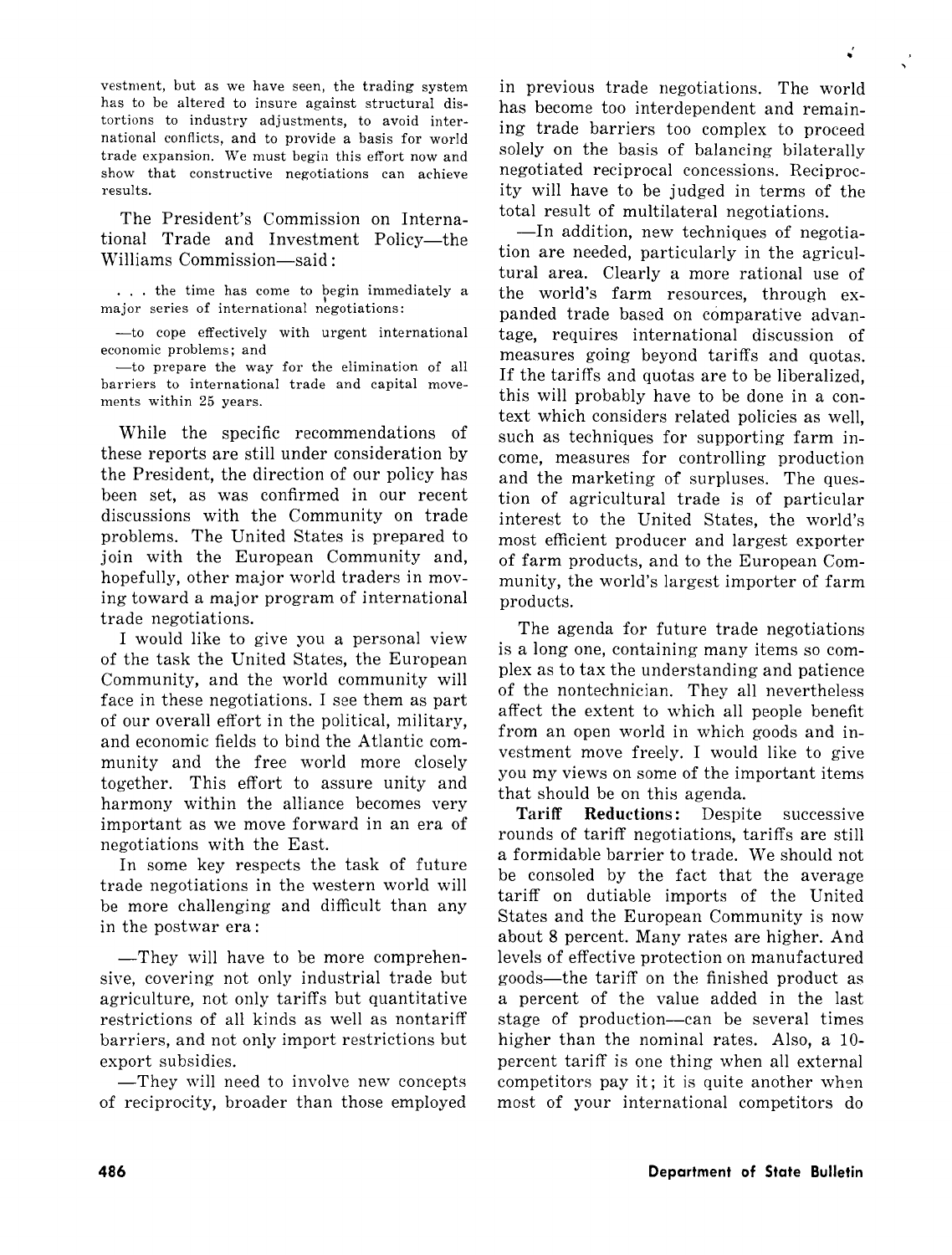not have to pay it, while you do. Unfortunately, the latter situation will be the one increasingly faced by North America and Japan in a world where, after expansion of the European Community, half of all trade will be subject to differential tariff rates under regional trade agreements.

**Non tariff Barriers:** The levels of protection afforded by tariffs frequently pale in comparison to those provided by quantitative restrictions and the variable levy system applied under the Community's common agricultural policy. The levy system, like quotas, restricts even more than do tariffs the possibility of price competition. In fact, these levies deny any price advantage to imports, no matter how low their supply price. The price advantage thereby denied Community consumers can be very substantial. For example, in a recent time period, the Community's variable levy on wheat was 104 percent ad valorem, 71 percent on barley, 73 percent on corn, 100 percent on long-grain rice, up to 50 percent on beef and pork, and ranged from 50 to 140 percent on poultry parts. My country also has some quantitative restrictions on agricultural imports (although they cover a smaller percentage of agricultural imports and afford lower levels of protection than in the case of the Community's variable levies). Our restrictions will also be a subject of discussion.

In an increasingly interdependent world, we must also recognize that bilateral quantitative restrictions have effects which go beyond the economies of the parties which negotiated them. We, for example, feel that quantitative restrictions maintained by European Community countries against Japan -which by one tabulation account for over half of all these countries' quantitative restrictions on industrial trade—direct to the United States Japanese products which would otherwise find part of their natural market in Europe. We have noted similar concerns in Europe in connection with U.S. agreements with Far Eastern countries on wool and synthetic fibers and textiles.

With progressive reduction of tariffs, the trade-distorting effects of other barriers to

trade have become clearer. These impediments to trade are also increasing rapidly as greater sensitivity to problems of health, safety, and the environment give rise to waves of new national laws and regulations. The effect on trade is to create new requirements at the border for imports and new costs for national producers which may hinder their export competitiveness vis-a-vis producers in countries with less stringent standards. To prevent our progress in one area of human welfare from moving us backward in another, national regulations in the fields of safety, health, and environment need to be internationalized through exchange of scientific and technical information and through international cooperation in the drafting of standards. A useful beginning in the environmental field would be agreement among industrial countries on the general principle that the cost of environmental protection measures should be borne by the polluter and thus reflected in production costs.

**Better Trade Adjustment Mechanisms:**  Progress on trade liberalization in both the industrial and agricultural sectors will be impeded unless all major traders use more specific and flexible measures to adjust domestic producers to the disruption that may occur from sudden increases in particular imports. The aim of efficient adjustment measures should be to provide income support and relocation assistance directly to the affected producers and workers, instead of transferring the burden to the whole society and the international community through price and tariff increases. In the spirit of realism, it may also be worth considering the value of interim protective measures in safeguarding future levels of trade liberalization. A reasonable escape-clause mechanism, such as the temporary and progressively declining specific tariff recommended by the Williams Commission, may be useful in avoiding more restrictive national reactions to market disruption.

**Export Subsidies:** The time has come to consider new undertakings which would restrict the subsidization of exports, including